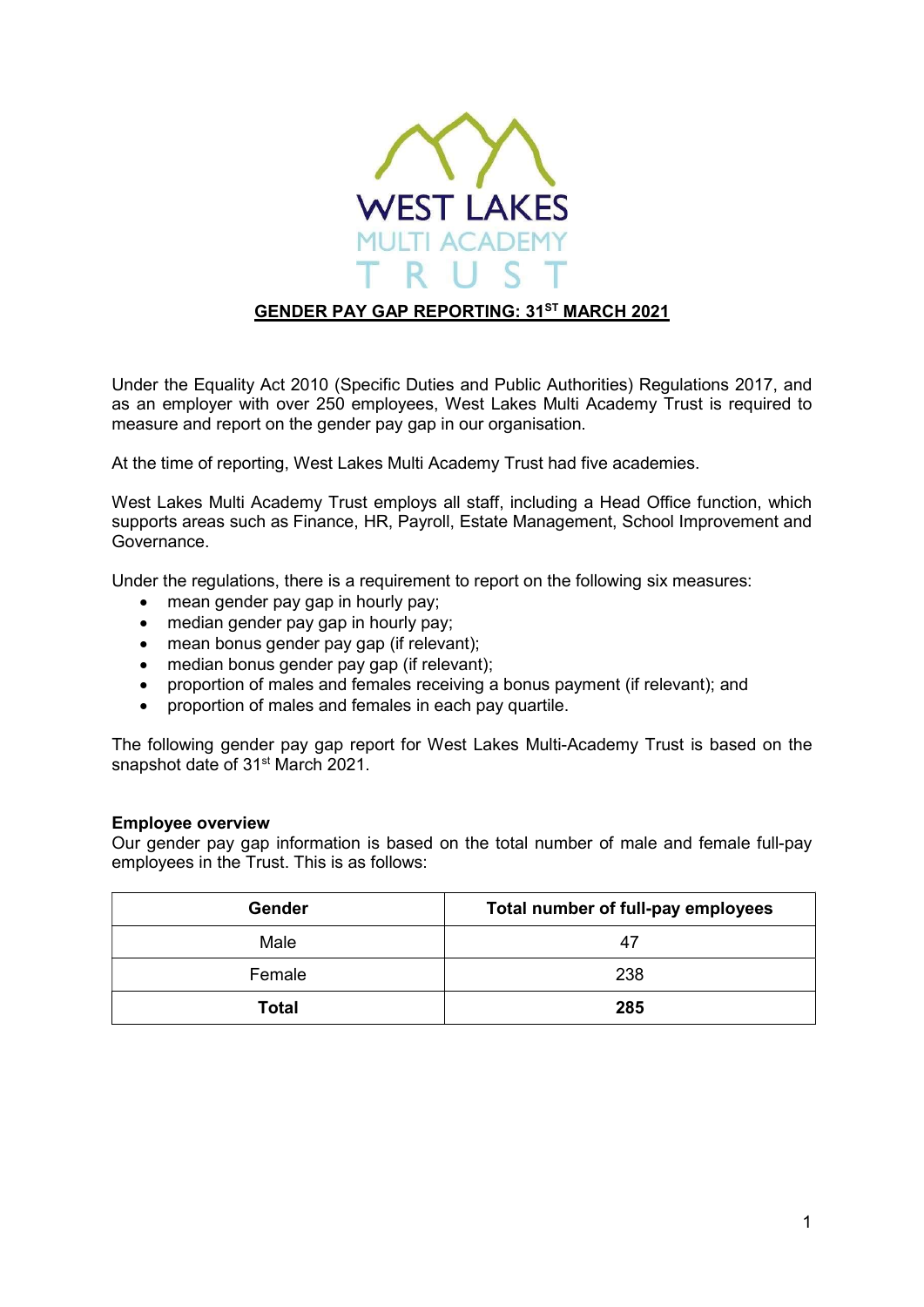# Mean and median information

The table below shows the difference in hourly and bonus pay between our male and female full-pay employees.

|                                                                                   | Mean gender      | Mean gender  | Median gender    | Median gender |
|-----------------------------------------------------------------------------------|------------------|--------------|------------------|---------------|
|                                                                                   | pay gap in       | pay gap in   | pay gap in       | pay gap in    |
|                                                                                   | hourly pay (+/-) | hourly pay % | hourly pay (+/-) | hourly pay %  |
| Difference in<br>pay between<br>male and female<br>full pay relevant<br>employees | $+£4.84$         | $+24.64%$    | $+£5.60$         | $+32.83%$     |

### Proportion of employees receiving bonuses

No male or female employees received a bonus.

### Quartile information

The table below shows the number of male and female employees in each quartile pay band, alongside the percentage of male and female employees comprising each quartile.

|                                 |        | Number of employees in<br>each quartile pay band | Proportion of employees in<br>each quartile pay band |
|---------------------------------|--------|--------------------------------------------------|------------------------------------------------------|
| <b>Upper quartile</b>           | Male   | 21                                               | 7.37%                                                |
|                                 | Female | 50                                               | 17.54%                                               |
| <b>Upper middle</b><br>quartile | Male   | 10                                               | 3.51%                                                |
|                                 | Female | 61                                               | 21.40%                                               |
| Lower middle<br>quartile        | Male   | 9                                                | 3.16%                                                |
|                                 | Female | 62                                               | 21.75%                                               |
| Lower quartile                  | Male   | 7                                                | 2.46%                                                |
|                                 | Female | 65                                               | 22.81%                                               |

### Why does our trust have a gender pay gap?

West Lakes Multi Academy Trust operates as an equal opportunities employer and does not discriminate in any way (as defined by the Equalities Act 2010 and other relevant legislation) regarding recruitment, performance management and employee career development opportunities. We have written policies in place to ensure pay and promotion opportunities are fairly distributed based on robust and evidenced skills and experience to undertake the required role irrelevant of their gender.